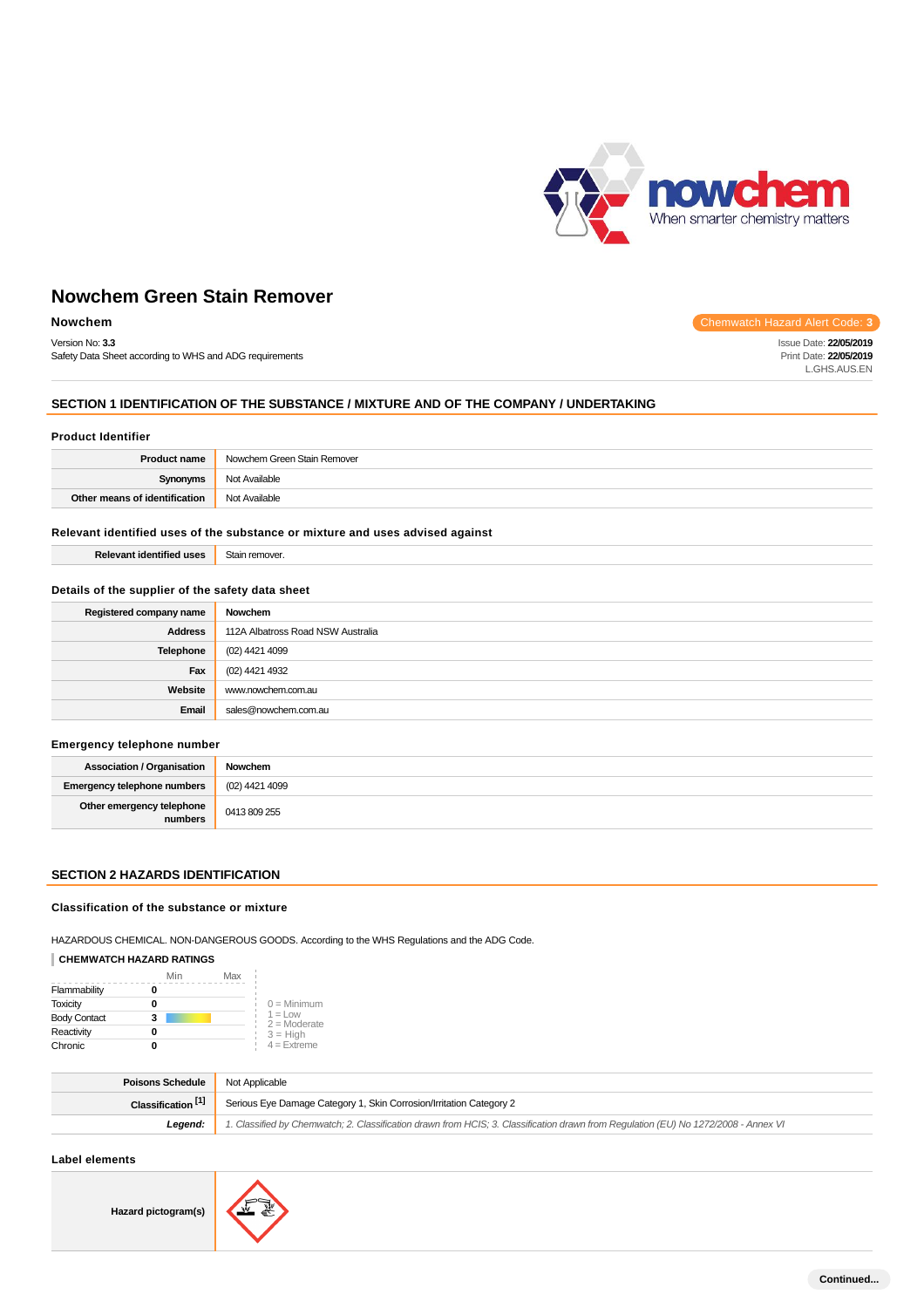| <b>SIGNAL WORD</b>  | <b>DANGER</b>              |
|---------------------|----------------------------|
|                     |                            |
| Hazard statement(s) |                            |
| H318                | Causes serious eye damage. |
| H315                | Causes skin irritation.    |

# **Precautionary statement(s) General**

| P101 | If medical advice is needed, have product container or label at hand. |
|------|-----------------------------------------------------------------------|
| P102 | Keep out of reach of children.                                        |
| P103 | Read label before use.                                                |

## **Precautionary statement(s) Prevention**

| <b>P280</b><br>Wear protective gloves/protective clothing/eve protection/face protection. |  |
|-------------------------------------------------------------------------------------------|--|
|-------------------------------------------------------------------------------------------|--|

# **Precautionary statement(s) Response**

| P305+P351+P338 | IF IN EYES: Rinse cautiously with water for several minutes. Remove contact lenses, if present and easy to do. Continue rinsing. |  |
|----------------|----------------------------------------------------------------------------------------------------------------------------------|--|
| P310           | Immediately call a POISON CENTER or doctor/physician.                                                                            |  |
| P362           | Take off contaminated clothing and wash before reuse.                                                                            |  |
| P302+P352      | IF ON SKIN: Wash with plenty of soap and water.                                                                                  |  |
| P332+P313      | If skin irritation occurs: Get medical advice/attention.                                                                         |  |

### **Precautionary statement(s) Storage**

Not Applicable

## **Precautionary statement(s) Disposal**

Not Applicable

# **SECTION 3 COMPOSITION / INFORMATION ON INGREDIENTS**

#### **Substances**

See section below for composition of Mixtures

# **Mixtures**

| <b>CAS No</b> | %[weight] | Name                                    |
|---------------|-----------|-----------------------------------------|
| 64-17-5       | $<$ 10    | ethanol                                 |
| 7722-84-1     | $<$ 10    | hydrogen peroxide                       |
| 68439-50-9    | $<$ 10    | alcohols C12-14 ethoxylated             |
| 68937-66-6    | $<$ 10    | alcohols C6-12 ethoxylated propoxylated |

# **SECTION 4 FIRST AID MEASURES**

## **Description of first aid measures**

| <b>Eye Contact</b>  | If this product comes in contact with the eyes:<br>Immediately hold eyelids apart and flush the eye continuously with running water.<br>Ensure complete irrigation of the eye by keeping eyelids apart and away from eye and moving the eyelids by occasionally lifting the upper and lower lids.<br>► Continue flushing until advised to stop by the Poisons Information Centre or a doctor, or for at least 15 minutes.<br>Transport to hospital or doctor without delay.<br>► Removal of contact lenses after an eye injury should only be undertaken by skilled personnel. |
|---------------------|--------------------------------------------------------------------------------------------------------------------------------------------------------------------------------------------------------------------------------------------------------------------------------------------------------------------------------------------------------------------------------------------------------------------------------------------------------------------------------------------------------------------------------------------------------------------------------|
| <b>Skin Contact</b> | If skin contact occurs:<br>Immediately remove all contaminated clothing, including footwear.<br>Flush skin and hair with running water (and soap if available).<br>▶ Seek medical attention in event of irritation.                                                                                                                                                                                                                                                                                                                                                            |
| Inhalation          | If fumes, aerosols or combustion products are inhaled remove from contaminated area.<br>• Other measures are usually unnecessary.                                                                                                                                                                                                                                                                                                                                                                                                                                              |
| Ingestion           | Immediately give a glass of water.<br>First aid is not generally required. If in doubt, contact a Poisons Information Centre or a doctor.                                                                                                                                                                                                                                                                                                                                                                                                                                      |

# **Indication of any immediate medical attention and special treatment needed**

Treat symptomatically.

# **SECTION 5 FIREFIGHTING MEASURES**

**Extinguishing media**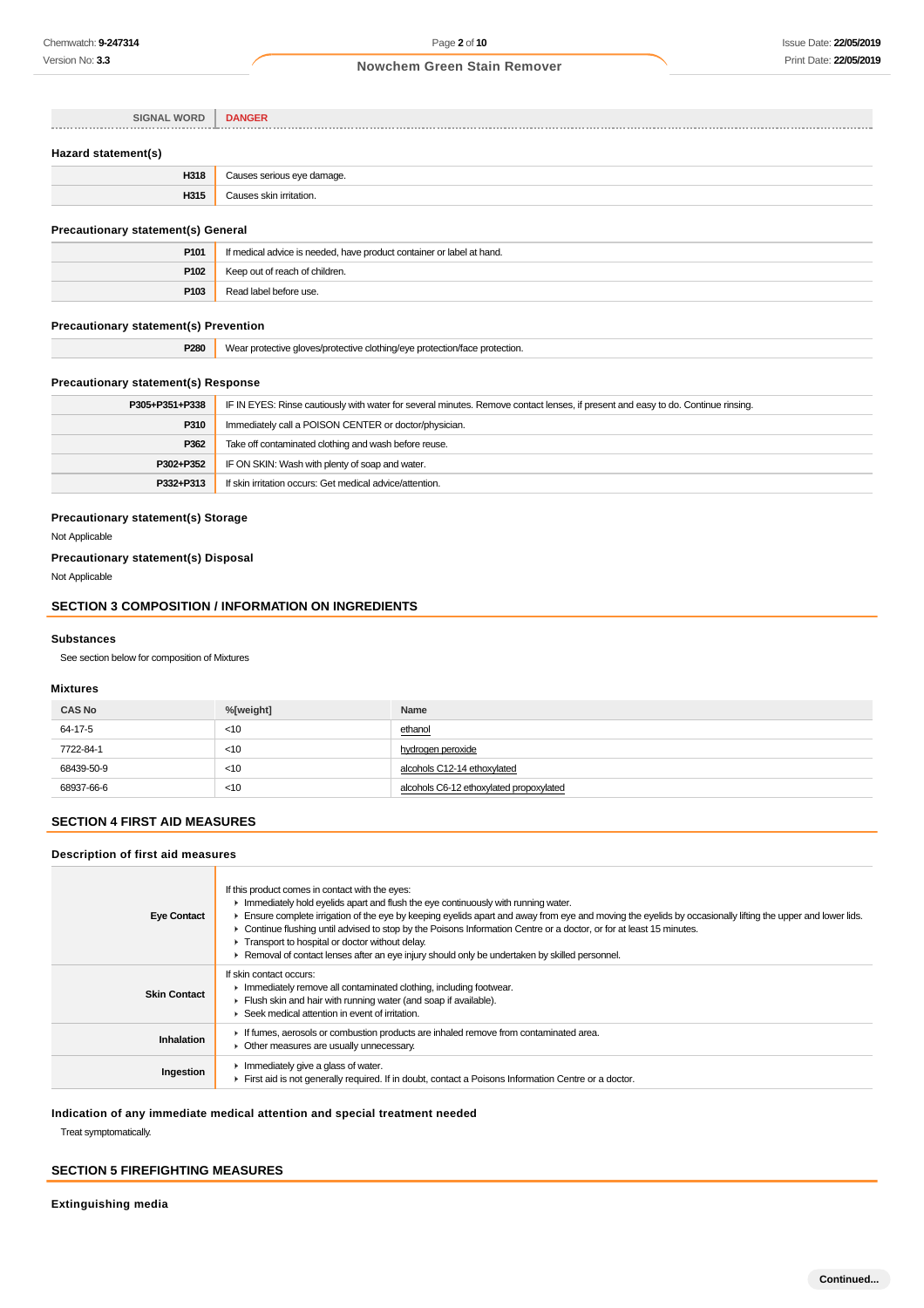#### For hydrogen peroxide

- NOTE: Chemical extinguishing agents may accelerate decomposition. [CCINFO]
- ▶ There is no restriction on the type of extinguisher which may be used.
- Use extinguishing media suitable for surrounding area.

### **Special hazards arising from the substrate or mixture**

**Fire Incompatibility** None known.

| <b>Advice for firefighters</b> |                                                                                                                                                                                                                                                                                                                                                                                                                                                                                                                                                                              |
|--------------------------------|------------------------------------------------------------------------------------------------------------------------------------------------------------------------------------------------------------------------------------------------------------------------------------------------------------------------------------------------------------------------------------------------------------------------------------------------------------------------------------------------------------------------------------------------------------------------------|
| <b>Fire Fighting</b>           | Alert Fire Brigade and tell them location and nature of hazard.<br>$\blacktriangleright$ Wear breathing apparatus plus protective gloves in the event of a fire.<br>Prevent, by any means available, spillage from entering drains or water courses.<br>▶ Use fire fighting procedures suitable for surrounding area.<br>DO NOT approach containers suspected to be hot.<br>► Cool fire exposed containers with water spray from a protected location.<br>If safe to do so, remove containers from path of fire.<br>Equipment should be thoroughly decontaminated after use. |
| <b>Fire/Explosion Hazard</b>   | $\triangleright$ Non combustible.<br>▶ Not considered a significant fire risk, however containers may burn.<br>May emit corrosive fumes.                                                                                                                                                                                                                                                                                                                                                                                                                                     |
| <b>HAZCHEM</b>                 | Not Applicable                                                                                                                                                                                                                                                                                                                                                                                                                                                                                                                                                               |

# **SECTION 6 ACCIDENTAL RELEASE MEASURES**

# **Personal precautions, protective equipment and emergency procedures**

See section 8

## **Environmental precautions**

See section 12

# **Methods and material for containment and cleaning up**

| <b>Minor Spills</b> | Environmental hazard - contain spillage.<br>• Clean up all spills immediately.<br>Avoid breathing vapours and contact with skin and eyes.<br>$\triangleright$ Control personal contact with the substance, by using protective equipment.<br>• Contain and absorb spill with sand, earth, inert material or vermiculite.<br>$\triangleright$ Wipe up.<br>• Place in a suitable, labelled container for waste disposal.                                                                                                                                                                                                                                                                                                                                                                                                                                                                                                                                                                                                                                                                               |
|---------------------|------------------------------------------------------------------------------------------------------------------------------------------------------------------------------------------------------------------------------------------------------------------------------------------------------------------------------------------------------------------------------------------------------------------------------------------------------------------------------------------------------------------------------------------------------------------------------------------------------------------------------------------------------------------------------------------------------------------------------------------------------------------------------------------------------------------------------------------------------------------------------------------------------------------------------------------------------------------------------------------------------------------------------------------------------------------------------------------------------|
| <b>Major Spills</b> | Environmental hazard - contain spillage.<br>Moderate hazard.<br>Clear area of personnel and move upwind.<br>Alert Fire Brigade and tell them location and nature of hazard.<br>• Wear breathing apparatus plus protective gloves.<br>• Prevent, by any means available, spillage from entering drains or water course.<br>$\triangleright$ Stop leak if safe to do so.<br>Contain spill with sand, earth or vermiculite.<br>• Collect recoverable product into labelled containers for recycling.<br>• Neutralise/decontaminate residue (see Section 13 for specific agent).<br>• Collect solid residues and seal in labelled drums for disposal.<br>▶ Wash area and prevent runoff into drains.<br>After clean up operations, decontaminate and launder all protective clothing and equipment before storing and re-using.<br>If contamination of drains or waterways occurs, advise emergency services.<br>For hydrogen peroxide:<br>• Dilute with large quantities of water (at least ten (10) times the volume of hydrogen peroxide).<br>Sodium bicarbonate may be used to accelerate breakdown. |

Personal Protective Equipment advice is contained in Section 8 of the SDS.

# **SECTION 7 HANDLING AND STORAGE**

| Precautions for safe handling |                                                                                                                                                                                                                                                                                                                                                                                                                                                                                                                                                                                                                                                                                         |
|-------------------------------|-----------------------------------------------------------------------------------------------------------------------------------------------------------------------------------------------------------------------------------------------------------------------------------------------------------------------------------------------------------------------------------------------------------------------------------------------------------------------------------------------------------------------------------------------------------------------------------------------------------------------------------------------------------------------------------------|
| Safe handling                 | Avoid all personal contact, including inhalation.<br>• Wear protective clothing when risk of exposure occurs.<br>Avoid contact with incompatible materials.<br>▶ When handling, <b>DO NOT</b> eat, drink or smoke.<br>▶ Keep containers securely sealed when not in use.<br>Avoid physical damage to containers.<br>Always wash hands with soap and water after handling.<br>• Work clothes should be laundered separately. Launder contaminated clothing before re-use.<br>• Use good occupational work practice.<br>• Observe manufacturer's storage and handling recommendations contained within this SDS.<br>DO NOT allow clothing wet with material to stay in contact with skin. |
| Other information             |                                                                                                                                                                                                                                                                                                                                                                                                                                                                                                                                                                                                                                                                                         |

#### **Conditions for safe storage, including any incompatibilities**

| container<br>:witable | Polyethylene or polypropylene container.<br>$r$ (HDPE).<br>a mmmended by manufacturer (H) |
|-----------------------|-------------------------------------------------------------------------------------------|
|-----------------------|-------------------------------------------------------------------------------------------|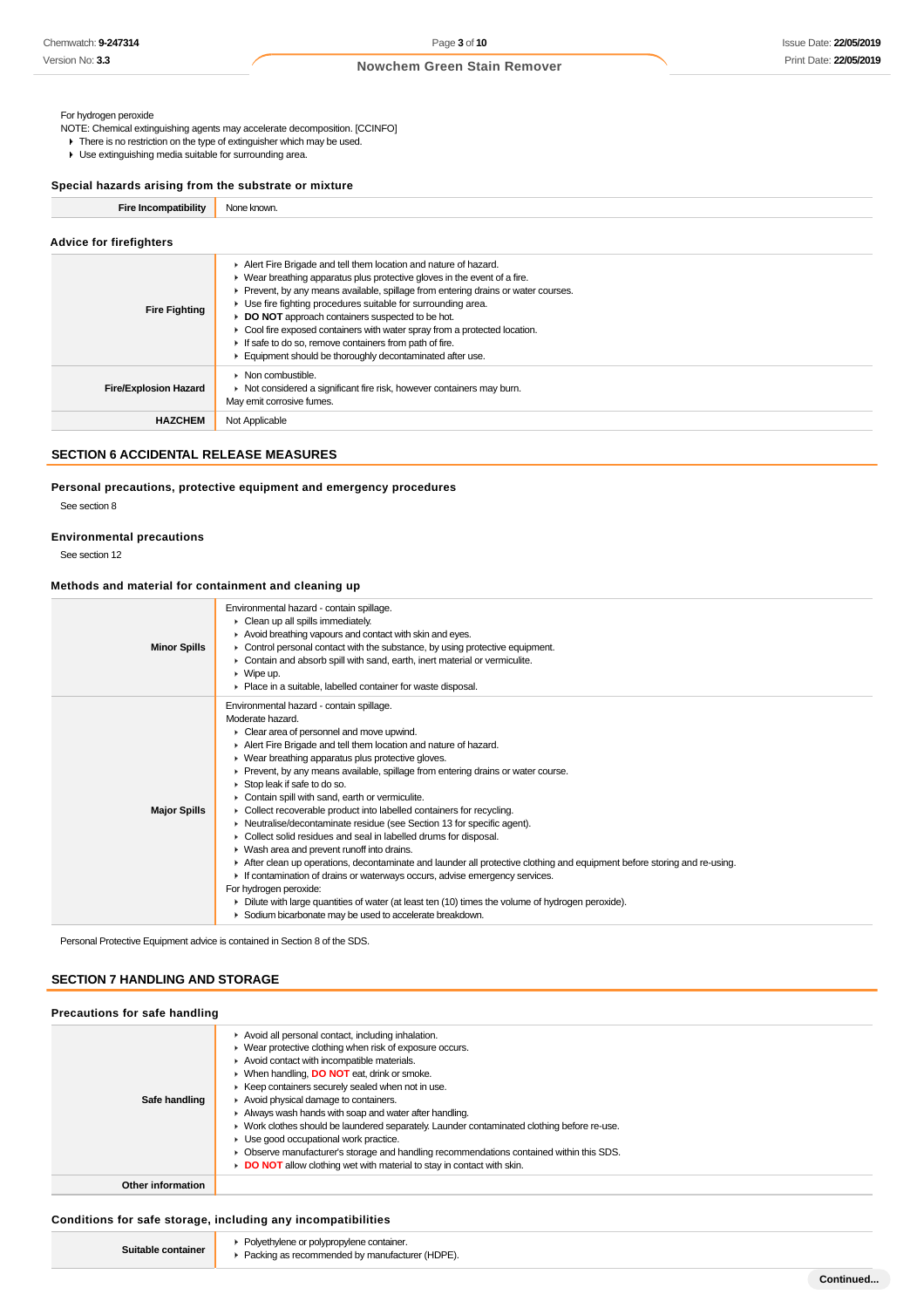|                                | • Check all containers are clearly labelled and free from leaks.<br>Store in:<br>containers with vented lids.<br>polyethylene containers.                                                                                                                                                                                                                                                                                                                                                                                                                                                                                                                                                                                                                                                                                                                                                                                                                                                                                                                                                                                                                                                                                                                                                                                                                                                                                                                                                                                                                                                                                                                                                                                                                                                                                                                                                                                                                                                                                                                                                                                                                                                                                                                                                                                                                                                                                                                                                                                                                                                                                                                                                                                                                                                                                                                                                                                                                                                                                                                                                    |
|--------------------------------|----------------------------------------------------------------------------------------------------------------------------------------------------------------------------------------------------------------------------------------------------------------------------------------------------------------------------------------------------------------------------------------------------------------------------------------------------------------------------------------------------------------------------------------------------------------------------------------------------------------------------------------------------------------------------------------------------------------------------------------------------------------------------------------------------------------------------------------------------------------------------------------------------------------------------------------------------------------------------------------------------------------------------------------------------------------------------------------------------------------------------------------------------------------------------------------------------------------------------------------------------------------------------------------------------------------------------------------------------------------------------------------------------------------------------------------------------------------------------------------------------------------------------------------------------------------------------------------------------------------------------------------------------------------------------------------------------------------------------------------------------------------------------------------------------------------------------------------------------------------------------------------------------------------------------------------------------------------------------------------------------------------------------------------------------------------------------------------------------------------------------------------------------------------------------------------------------------------------------------------------------------------------------------------------------------------------------------------------------------------------------------------------------------------------------------------------------------------------------------------------------------------------------------------------------------------------------------------------------------------------------------------------------------------------------------------------------------------------------------------------------------------------------------------------------------------------------------------------------------------------------------------------------------------------------------------------------------------------------------------------------------------------------------------------------------------------------------------------|
| <b>Storage incompatibility</b> | Hydrogen peroxide<br>$\triangleright$ is a powerful oxidiser<br>• contamination or heat may cause self accelerating exothermic decomposition with oxygen gas and steam release - this may generate dangerous<br>pressures - steam explosion.<br>Freacts dangerously with rust, dust, dirt, iron, copper, acids, metals and salts, organic material.<br>is unstable if heated. (e.g): one volume of 70% hydrogen peroxide solution decomposes to produce 300 volumes of oxygen gas.<br>in presence of a strong initiating source may be explosively reactive<br>► concentrated or pure material can generate heat and decompose spontaneously; can ignite or explode when heated, shocked, contaminated; or if placed<br>in a basic (>7) environment, especially in the presence of metal ions<br>In mixtures with combustible materials may result in spontaneous combustion or may be impact- or heat-sensitive - evaporation or drying on towels or mop<br>may cause a fire.<br>F reacts violently with reducing agents, alcohols, ammonia, carboxylic acids, acetic acid, cobalt oxides, copper(II) chloride, ethers, metal powder,<br>permanganates, acetone, benzenesulfonic anhydride, 1,1-dimethylhydrazine, dimethylphenylphosphine, gadolinium hydroxide, hydrogen selenide, iron<br>oxides, lithium tetrahydroaluminate, magnesium tetrahydroaluminate, manganese(II) oxide, mercury oxide, methyl hydrazine, nickel monoxide, nitrogenous<br>bases, osmium tetraoxide, alpha-phenylselenoketones, phosphorus, phosphorus(V) oxide, quinoline, tetrahydrothiophene, tin(II) chloride, thiodiglycol,<br>thiophane, tin(II) chloride, unsaturated organic compounds, readily oxidisable and combustible materials; avoid contact with combustibles including<br>lubricants and graphite<br>F reacts with cobalt, copper and its alloys, chromium, iridium, iron, lead, manganese, Monel, osmium, palladium, platinum, gold, silver, zinc, and other<br>catalytic metals, metal oxides and salts - avoid metallic bowls and stirrers.<br>ighthroatalytic decomposition will occur in contact with certain metals such as iron, copper, chromium, brass, bronze, lead, silver, manganese or their<br>salts.<br>F forms unstable and possible explosive materials with acetic anhydride, aconitic acid, aniline, carboxylic acids, 1,4-diazabicyclo[2,2,2]octane, diphenyl<br>diselenide, ethyl acetate, glycols, ketene, ketones, triethyltin hydroperoxide, 1,3,5-trioxane, vinyl acetate.<br>$\triangleright$ is incompatible with mercurous chloride<br>► decomposes in presence of alkalis and even ordinary dust or rust<br>E decomposes slowly at ordinary temperatures and builds up pressure in a closed container; the rate of decomposition doubles for each 10 deg C rise in<br>temperature and decomposition becomes self-sustaining at 141 deg. C<br>contact with rough surfaces can cause decomposition<br>in attacks and may ignite some plastics, rubber and coatings<br>Avoid oxidising agents, acids, acid chlorides, acid anhydrides, chloroformates.<br>None known |

## **SECTION 8 EXPOSURE CONTROLS / PERSONAL PROTECTION**

#### **Control parameters**

### **OCCUPATIONAL EXPOSURE LIMITS (OEL)**

# **INGREDIENT DATA**

| Source                       | Ingredient        | <b>Material name</b> | <b>TWA</b>            | <b>STEL</b>   | Peak          | <b>Notes</b>  |
|------------------------------|-------------------|----------------------|-----------------------|---------------|---------------|---------------|
| Australia Exposure Standards | ethanol           | Ethyl alcohol        | 1000 ppm / 1880 mg/m3 | Not Available | Not Available | Not Available |
| Australia Exposure Standards | hydrogen peroxide | Hydrogen peroxide    | 1 ppm / 1.4 mg/m3     | Not Available | Not Available | Not Available |

**EMERGENCY LIMITS**

| Ingredient                                 | <b>Material name</b>     | TEEL-1        |                     | TEEL-2        | TEEL-3        |  |
|--------------------------------------------|--------------------------|---------------|---------------------|---------------|---------------|--|
| ethanol                                    | Ethyl alcohol; (Ethanol) | Not Available |                     | Not Available | 15000 ppm     |  |
| hydrogen peroxide                          | Hydrogen peroxide        | Not Available |                     | Not Available | Not Available |  |
|                                            |                          |               |                     |               |               |  |
| Ingredient                                 | <b>Original IDLH</b>     |               | <b>Revised IDLH</b> |               |               |  |
| ethanol                                    | 3,300 ppm                |               | Not Available       |               |               |  |
| hydrogen peroxide                          | 75 ppm                   |               |                     | Not Available |               |  |
| alcohols C12-14 ethoxylated                | Not Available            |               | Not Available       |               |               |  |
| alcohols C6-12 ethoxylated<br>propoxylated | Not Available            |               | Not Available       |               |               |  |

#### **MATERIAL DATA**

For ethanol:

Odour Threshold Value: 49-716 ppm (detection), 101 ppm (recognition)

Eye and respiratory tract irritation do not appear to occur at exposure levels of less than 5000 ppm and the TLV-TWA is thought to provide an adequate margin of safety against such effects. Experiments in man show that inhalation of 1000 ppm caused slight symptoms of poisoning and 5000 ppm caused strong stupor and morbid sleepiness. Subjects exposed to 5000 ppm to 10000 ppm experienced smarting of the eyes and nose and coughing. Symptoms disappeared within minutes. Inhalation also causes local irritating effects to the eyes and upper respiratory tract, headaches, sensation of heat intraocular tension, stupor, fatigue and a need to sleep. At 15000 ppm there was continuous lachrymation and coughing.

for hydrogen peroxide

NOTE: Detector tubes for hydrogen peroxide, measuring in excess of 0.1 ppm, are available commercially. Exposure at or below the TLV-TWA is thought to minimise irritation and bleaching of hair.

For methanol:

Odour Threshold Value: 4.2-5960 ppm (detection), 53.0-8940 ppm (recognition)

NOTE: Detector tubes for methanol, measuring in excess of 50 ppm, are commercially available.

Exposure at or below the recommended TLV-TWA is thought to substantially reduce the significant risk of headache, blurred vision and other ocular and systemic effects.

Odour Safety Factor (OSF)

OSF=2 (METHANOL)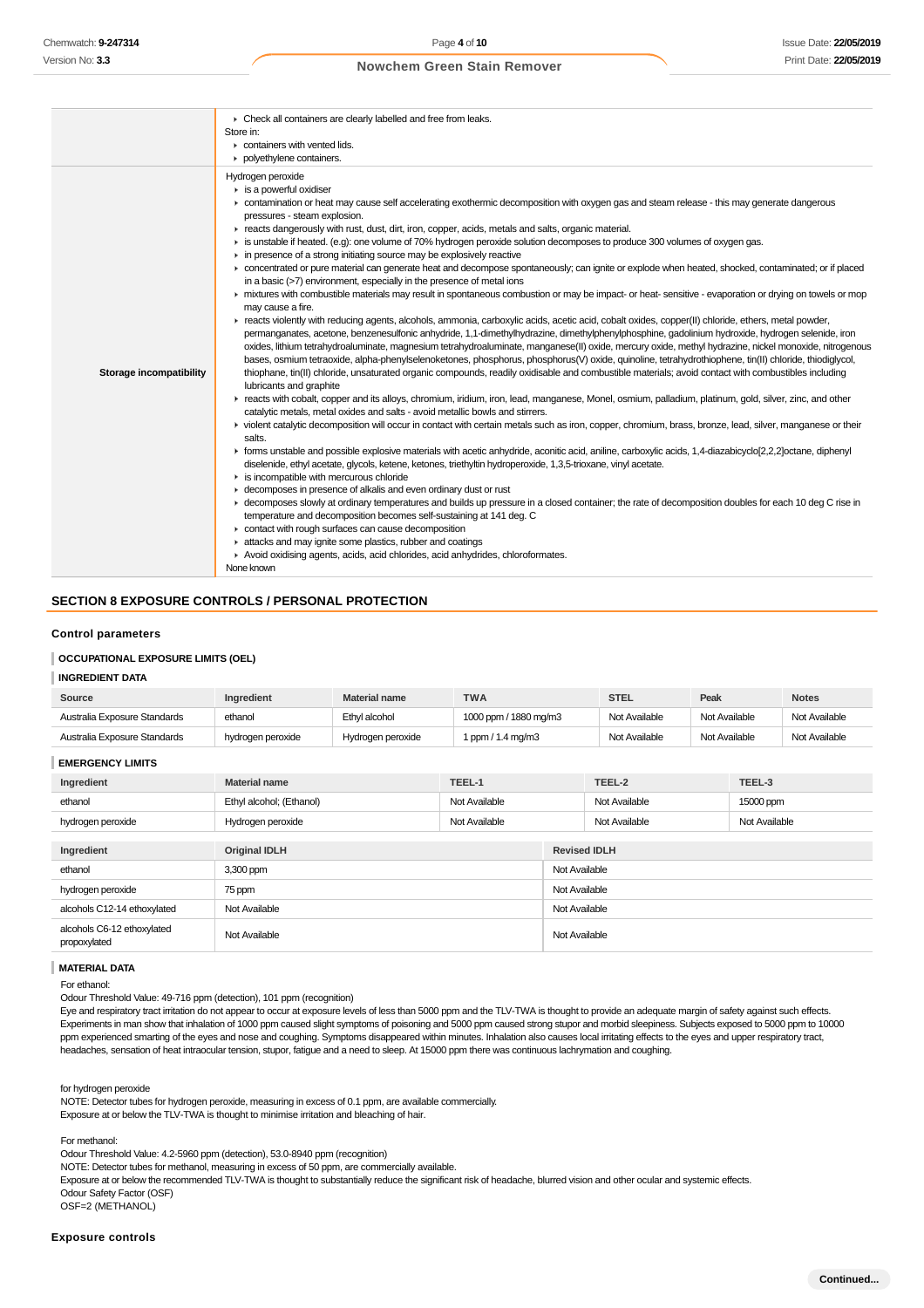| Appropriate engineering<br>controls | Engineering controls are used to remove a hazard or place a barrier between the worker and the hazard. Well-designed engineering controls can be<br>highly effective in protecting workers and will typically be independent of worker interactions to provide this high level of protection.<br>The basic types of engineering controls are:<br>Process controls which involve changing the way a job activity or process is done to reduce the risk.<br>Enclosure and/or isolation of emission source which keeps a selected hazard 'physically' away from the worker and ventilation that strategically 'adds' and<br>'removes' air in the work environment. Ventilation can remove or dilute an air contaminant if designed properly. The design of a ventilation system must<br>match the particular process and chemical or contaminant in use.<br>Employers may need to use multiple types of controls to prevent employee overexposure.<br>General exhaust is adequate under normal operating conditions. If risk of overexposure exists, wear SAA approved respirator. Correct fit is essential to<br>obtain adequate protection. Provide adequate ventilation in warehouse or closed storage areas.                                                                                                                                                                                                                                                                                                                                                                                                                                                |
|-------------------------------------|--------------------------------------------------------------------------------------------------------------------------------------------------------------------------------------------------------------------------------------------------------------------------------------------------------------------------------------------------------------------------------------------------------------------------------------------------------------------------------------------------------------------------------------------------------------------------------------------------------------------------------------------------------------------------------------------------------------------------------------------------------------------------------------------------------------------------------------------------------------------------------------------------------------------------------------------------------------------------------------------------------------------------------------------------------------------------------------------------------------------------------------------------------------------------------------------------------------------------------------------------------------------------------------------------------------------------------------------------------------------------------------------------------------------------------------------------------------------------------------------------------------------------------------------------------------------------------------------------------------------------------------------------------------|
| <b>Personal protection</b>          |                                                                                                                                                                                                                                                                                                                                                                                                                                                                                                                                                                                                                                                                                                                                                                                                                                                                                                                                                                                                                                                                                                                                                                                                                                                                                                                                                                                                                                                                                                                                                                                                                                                              |
| Eye and face protection             | ► Contact lenses may pose a special hazard; soft contact lenses may absorb and concentrate irritants. A written policy document, describing the wearing<br>of lenses or restrictions on use, should be created for each workplace or task. This should include a review of lens absorption and adsorption for the<br>class of chemicals in use and an account of injury experience. Medical and first-aid personnel should be trained in their removal and suitable equipment<br>should be readily available. In the event of chemical exposure, begin eye irrigation immediately and remove contact lens as soon as practicable. Lens<br>should be removed at the first signs of eye redness or irritation - lens should be removed in a clean environment only after workers have washed hands<br>thoroughly. [CDC NIOSH Current Intelligence Bulletin 59], [AS/NZS 1336 or national equivalent]                                                                                                                                                                                                                                                                                                                                                                                                                                                                                                                                                                                                                                                                                                                                                           |
| <b>Skin protection</b>              | See Hand protection below                                                                                                                                                                                                                                                                                                                                                                                                                                                                                                                                                                                                                                                                                                                                                                                                                                                                                                                                                                                                                                                                                                                                                                                                                                                                                                                                                                                                                                                                                                                                                                                                                                    |
| Hands/feet protection               | For general applications, gloves with a thickness typically greater than 0.35 mm, are recommended.<br>It should be emphasised that glove thickness is not necessarily a good predictor of glove resistance to a specific chemical, as the permeation efficiency of<br>the glove will be dependent on the exact composition of the glove material. Therefore, glove selection should also be based on consideration of the task<br>requirements and knowledge of breakthrough times.<br>Glove thickness may also vary depending on the glove manufacturer, the glove type and the glove model. Therefore, the manufacturers' technical data<br>should always be taken into account to ensure selection of the most appropriate glove for the task.<br>Note: Depending on the activity being conducted, gloves of varying thickness may be required for specific tasks. For example:<br>Thinner gloves (down to 0.1 mm or less) may be required where a high degree of manual dexterity is needed. However, these gloves are<br>only likely to give short duration protection and would normally be just for single use applications, then disposed of.<br>Thicker gloves (up to 3 mm or more) may be required where there is a mechanical (as well as a chemical) risk i.e. where there is<br>abrasion or puncture potential<br>Gloves must only be worn on clean hands. After using gloves, hands should be washed and dried thoroughly. Application of a non-perfumed moisturiser is<br>recommended.<br>• Where hydrogen peroxide exposure may occur do NOT wear PVA gloves.<br>DO NOT use leather or cotton gloves, leather shoes as spill may cause fire. |
|                                     | Care: Effects may be delayed.<br>Hand cream offers no protection for hydrogen peroxide and should not be used.                                                                                                                                                                                                                                                                                                                                                                                                                                                                                                                                                                                                                                                                                                                                                                                                                                                                                                                                                                                                                                                                                                                                                                                                                                                                                                                                                                                                                                                                                                                                               |
| <b>Body protection</b>              | See Other protection below                                                                                                                                                                                                                                                                                                                                                                                                                                                                                                                                                                                                                                                                                                                                                                                                                                                                                                                                                                                                                                                                                                                                                                                                                                                                                                                                                                                                                                                                                                                                                                                                                                   |

# **SECTION 9 PHYSICAL AND CHEMICAL PROPERTIES**

# **Information on basic physical and chemical properties**

| Appearance                                      | <b>Clear Colourless Liquid</b> |                                            |               |
|-------------------------------------------------|--------------------------------|--------------------------------------------|---------------|
|                                                 |                                |                                            |               |
| <b>Physical state</b>                           | Liquid                         | Relative density (Water = $1$ )            | $0.99 - 1.10$ |
| Odour                                           | Fruity                         | Partition coefficient n-octanol /<br>water | Not Available |
| <b>Odour threshold</b>                          | Not Available                  | Auto-ignition temperature (°C)             | Not Available |
| pH (as supplied)                                | $<$ 4                          | <b>Decomposition temperature</b>           | Not Available |
| Melting point / freezing point<br>(°C)          | Not Available                  | Viscosity (cSt)                            | Not Available |
| Initial boiling point and boiling<br>range (°C) | Not Available                  | Molecular weight (g/mol)                   | Not Available |
| Flash point (°C)                                | Not Available                  | <b>Taste</b>                               | Not Available |
| <b>Evaporation rate</b>                         | Not Available                  | <b>Explosive properties</b>                | Not Available |
| Flammability                                    | Not Available                  | <b>Oxidising properties</b>                | Not Available |
| Upper Explosive Limit (%)                       | Not Available                  | Surface Tension (dyn/cm or<br>mN/m)        | Not Available |
| Lower Explosive Limit (%)                       | Not Available                  | <b>Volatile Component (%vol)</b>           | Not Available |
| Vapour pressure (kPa)                           | Not Available                  | Gas group                                  | Not Available |
| Solubility in water                             | Miscible                       | pH as a solution (1%)                      | Not Available |
| Vapour density $(Air = 1)$                      | Not Available                  | VOC g/L                                    | Not Available |

# **SECTION 10 STABILITY AND REACTIVITY**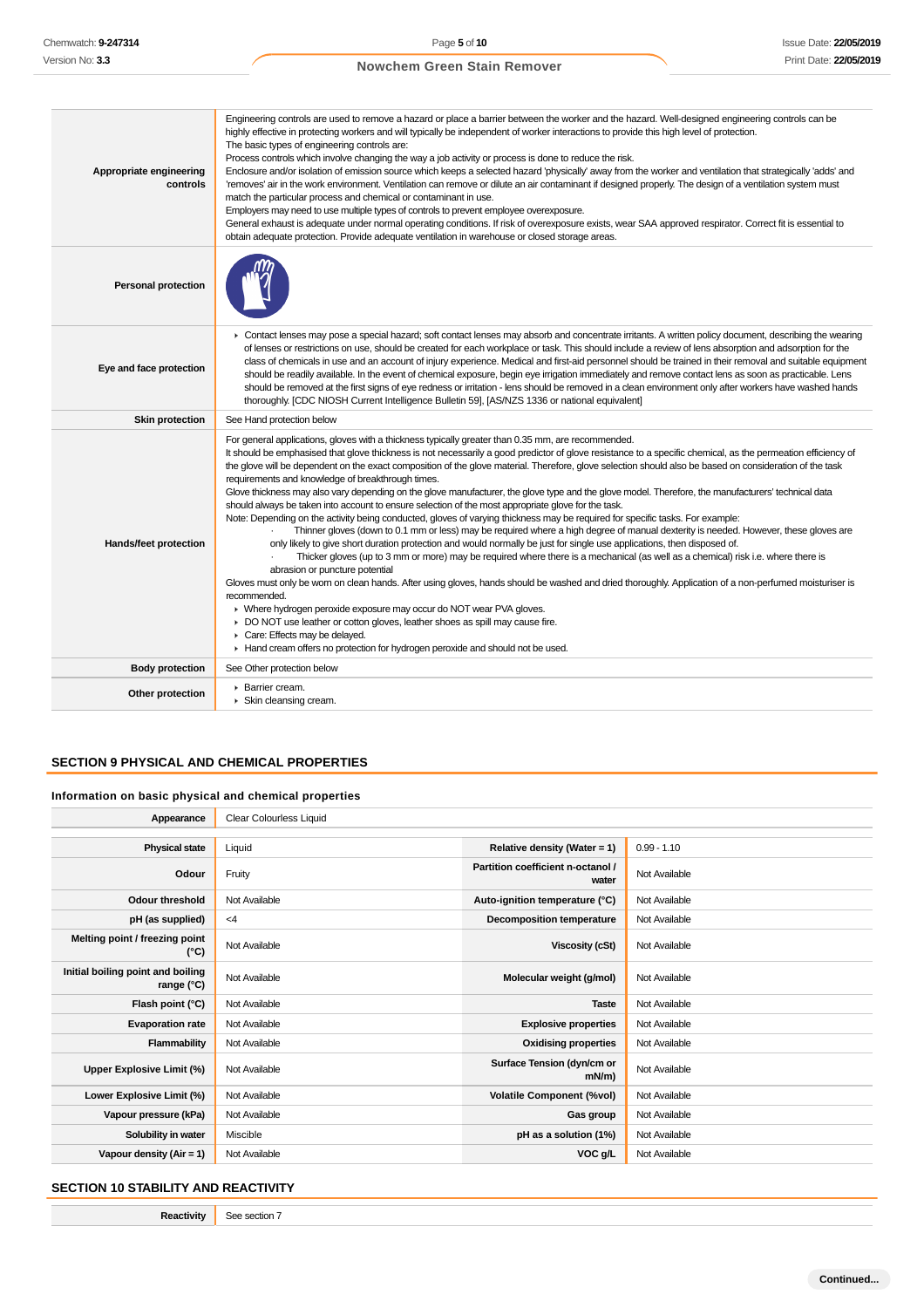| <b>Chemical stability</b>                  | • Unstable in the presence of incompatible materials.<br>▶ Product is considered stable.<br>Hazardous polymerisation will not occur.<br>Solutions of hydrogen peroxide slowly decompose, releasing oxygen, and so are often stabilised by the addition of acetanilide, etc. |
|--------------------------------------------|-----------------------------------------------------------------------------------------------------------------------------------------------------------------------------------------------------------------------------------------------------------------------------|
| Possibility of hazardous<br>reactions      | See section 7                                                                                                                                                                                                                                                               |
| <b>Conditions to avoid</b>                 | See section 7                                                                                                                                                                                                                                                               |
| Incompatible materials                     | See section 7                                                                                                                                                                                                                                                               |
| <b>Hazardous decomposition</b><br>products | See section 5                                                                                                                                                                                                                                                               |

# **SECTION 11 TOXICOLOGICAL INFORMATION**

# **Information on toxicological effects**

| Inhaled                        | The material is not thought to produce adverse health effects or irritation of the respiratory tract (as classified by EC Directives using animal models).<br>Nevertheless, good hygiene practice requires that exposure be kept to a minimum and that suitable control measures be used in an occupational setting.<br>Inhalation of excessive levels of mist may result in headache, dizziness, vomiting, diarrhoea, irritability, insomnia and in extreme pulmonary oedema.<br>Systemic poisoning due to hydrogen peroxide inhalation may cause tremors and numbness of the extremities, convulsions, pulmonary oedema, coma and<br>shock. Hydrogen peroxide has poor warning properties. High concentrations of the vapour or mist are likely to cause extreme irritation of the nose and<br>chest, cough, discomfort, shortness of breath, and inflammation of the nose and throat.<br>Minor but regular methanol exposures may effect the central nervous system, optic nerves and retinae. Symptoms may be delayed, with headache, fatigue,<br>nausea, blurring of vision and double vision. Continued or severe exposures may cause damage to optic nerves, which may become severe with permanent                                                                                                                                                                                                                                                                                                      |                                                                                                                                                                                                                                                                                   |                                    |  |
|--------------------------------|-----------------------------------------------------------------------------------------------------------------------------------------------------------------------------------------------------------------------------------------------------------------------------------------------------------------------------------------------------------------------------------------------------------------------------------------------------------------------------------------------------------------------------------------------------------------------------------------------------------------------------------------------------------------------------------------------------------------------------------------------------------------------------------------------------------------------------------------------------------------------------------------------------------------------------------------------------------------------------------------------------------------------------------------------------------------------------------------------------------------------------------------------------------------------------------------------------------------------------------------------------------------------------------------------------------------------------------------------------------------------------------------------------------------------------------------------------------------------------------------------------------------|-----------------------------------------------------------------------------------------------------------------------------------------------------------------------------------------------------------------------------------------------------------------------------------|------------------------------------|--|
| Ingestion                      | visual impairment even blindness resulting.<br>The material has NOT been classified by EC Directives or other classification systems as 'harmful by ingestion'. This is because of the lack of<br>corroborating animal or human evidence. The material may still be damaging to the health of the individual, following ingestion, especially where<br>pre-existing organ (e.g liver, kidney) damage is evident. Present definitions of harmful or toxic substances are generally based on doses producing<br>mortality rather than those producing morbidity (disease, ill-health). Gastrointestinal tract discomfort may produce nausea and vomiting. In an occupational<br>setting however, ingestion of insignificant quantities is not thought to be cause for concern.<br>Hydrogen peroxide may cause blistering and bleeding from the throat and stomach. Ingested hydrogen peroxide may evolve large quantities of oxygen<br>which could hyper-distend the gastro-intestinal tract and may cause internal bleeding Ingestion of large amounts of hydrogen peroxide causes chest and<br>stomach pain, loss of consciousness, and motor disorders in humans and has caused mortality in experimental animals.<br>Ingestion of hydrogen peroxide containing/ generating materials may cause nausea, vomiting and, possibly, internal bleeding. Rapid evolution of oxygen in<br>the acid environment of the stomach (up to 10 times the volume of the ingested solution) may result in severe organ damage. |                                                                                                                                                                                                                                                                                   |                                    |  |
| <b>Skin Contact</b>            | Skin contact is not thought to have harmful health effects (as classified under EC Directives); the material may still produce health damage following entry<br>through wounds, lesions or abrasions.<br>Limited evidence exists, or practical experience predicts, that the material either produces inflammation of the skin in a substantial number of individuals<br>following direct contact, and/or produces significant inflammation when applied to the healthy intact skin of animals, for up to four hours, such inflammation<br>being present twenty-four hours or more after the end of the exposure period. Skin irritation may also be present after prolonged or repeated exposure; this<br>may result in a form of contact dermatitis (nonallergic). The dermatitis is often characterised by skin redness (erythema) and swelling (oedema) which may<br>progress to blistering (vesiculation), scaling and thickening of the epidermis. At the microscopic level there may be intercellular oedema of the spongy<br>layer of the skin (spongiosis) and intracellular oedema of the epidermis.                                                                                                                                                                                                                                                                                                                                                                                                  |                                                                                                                                                                                                                                                                                   |                                    |  |
| Eye                            | When applied to the eye(s) of animals, the material produces severe ocular lesions which are present twenty-four hours or more after instillation.<br>Direct contact of the eye with ethanol may cause immediate stinging and burning with reflex closure of the lid and tearing, transient injury of the corneal<br>epithelium and hyperaemia of the conjunctiva. Foreign-body type discomfort may persist for up to 2 days but healing is usually spontaneous and complete.<br>Corneal ulcerations due to hydrogen peroxide exposure may not appear for up to a week after exposure; concentrations above 10% are corrosive to the eye.                                                                                                                                                                                                                                                                                                                                                                                                                                                                                                                                                                                                                                                                                                                                                                                                                                                                       |                                                                                                                                                                                                                                                                                   |                                    |  |
| Chronic                        | Long-term exposure to the product is not thought to produce chronic effects adverse to health (as classified by EC Directives using animal models);<br>nevertheless exposure by all routes should be minimised as a matter of course.<br>On the basis, primarily, of animal experiments, concern has been expressed by at least one classification body that the material may produce carcinogenic<br>or mutagenic effects; in respect of the available information, however, there presently exists inadequate data for making a satisfactory assessment.                                                                                                                                                                                                                                                                                                                                                                                                                                                                                                                                                                                                                                                                                                                                                                                                                                                                                                                                                      |                                                                                                                                                                                                                                                                                   |                                    |  |
| Nowchem Green Stain<br>Remover | <b>TOXICITY</b><br>Not Available                                                                                                                                                                                                                                                                                                                                                                                                                                                                                                                                                                                                                                                                                                                                                                                                                                                                                                                                                                                                                                                                                                                                                                                                                                                                                                                                                                                                                                                                                | <b>IRRITATION</b><br>Not Available                                                                                                                                                                                                                                                |                                    |  |
| ethanol                        | <b>TOXICITY</b><br>Inhalation (rat) LC50: 124.7 mg/l/4H <sup>[2]</sup><br>Oral (rat) LD50: =1501 mg/kg <sup>[2]</sup>                                                                                                                                                                                                                                                                                                                                                                                                                                                                                                                                                                                                                                                                                                                                                                                                                                                                                                                                                                                                                                                                                                                                                                                                                                                                                                                                                                                           | <b>IRRITATION</b><br>Eye (rabbit): 500 mg SEVERE<br>Eye (rabbit):100mg/24hr-moderate<br>Eye: adverse effect observed (irritating)[1]<br>Skin (rabbit):20 mg/24hr-moderate<br>Skin (rabbit):400 mg (open)-mild<br>Skin: no adverse effect observed (not irritating) <sup>[1]</sup> |                                    |  |
| hydrogen peroxide              | <b>TOXICITY</b><br>dermal (rat) LD50: >2000 mg/kg <sup>[2]</sup><br>Inhalation (rat) LC50: 2 mg/l/4H <sup>[2]</sup><br>Oral (rat) LD50: >225 mg/kg <sup>[2]</sup>                                                                                                                                                                                                                                                                                                                                                                                                                                                                                                                                                                                                                                                                                                                                                                                                                                                                                                                                                                                                                                                                                                                                                                                                                                                                                                                                               |                                                                                                                                                                                                                                                                                   | <b>IRRITATION</b><br>Not Available |  |
| alcohols C12-14 ethoxylated    | <b>TOXICITY</b><br>Dermal (rabbit) LD50: >3000 mg/kg <sup>[1]</sup>                                                                                                                                                                                                                                                                                                                                                                                                                                                                                                                                                                                                                                                                                                                                                                                                                                                                                                                                                                                                                                                                                                                                                                                                                                                                                                                                                                                                                                             | <b>IRRITATION</b><br>Eye (rabbit): irritant *                                                                                                                                                                                                                                     |                                    |  |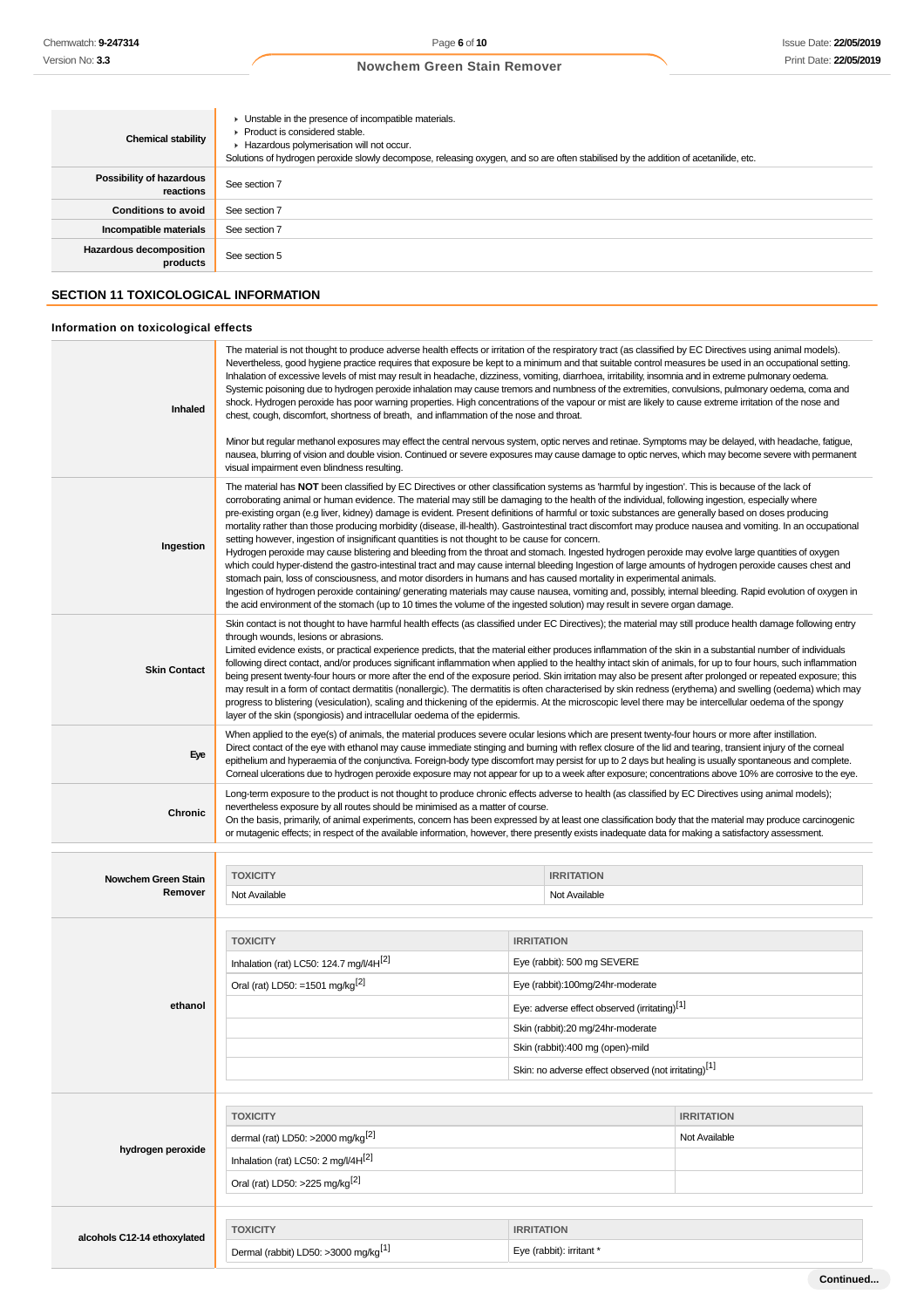**Legend:**  $\mathbf{X}$  – Data either not available or does not fill the criteria for classification<br>  $\mathbf{A}$  – Data available to make closelies time – Data available to make classification

 $\boldsymbol{\mathsf{x}}$ 

## **Nowchem Green Stain Remover**

|                                             | Oral (rat) LD50: >2000 mg/kg <sup>[1]</sup>                                                                                                                                                                                     | Eye: no adverse effect observed (not irritating)[1]              |                   |  |
|---------------------------------------------|---------------------------------------------------------------------------------------------------------------------------------------------------------------------------------------------------------------------------------|------------------------------------------------------------------|-------------------|--|
|                                             |                                                                                                                                                                                                                                 | Skin (rabbit): irritant *                                        |                   |  |
|                                             |                                                                                                                                                                                                                                 | Skin: no adverse effect observed (not irritating) <sup>[1]</sup> |                   |  |
|                                             | <b>TOXICITY</b>                                                                                                                                                                                                                 |                                                                  | <b>IRRITATION</b> |  |
| alcohols C6-12 ethoxylated<br>propoxylated  | Inhalation (rat) LC50: >50 mg/l/1h**[2]                                                                                                                                                                                         | Eye: SEVERE *                                                    |                   |  |
|                                             | Oral (rat) LD50: 2500 mg/kg <sup>[2]</sup>                                                                                                                                                                                      |                                                                  |                   |  |
| Legend:                                     | 1. Value obtained from Europe ECHA Registered Substances - Acute toxicity 2.* Value obtained from manufacturer's SDS. Unless otherwise specified<br>data extracted from RTECS - Register of Toxic Effect of chemical Substances |                                                                  |                   |  |
|                                             |                                                                                                                                                                                                                                 |                                                                  |                   |  |
| <b>Acute Toxicity</b>                       | $\boldsymbol{\mathsf{x}}$                                                                                                                                                                                                       | Carcinogenicity                                                  | ×                 |  |
| <b>Skin Irritation/Corrosion</b>            | ✔                                                                                                                                                                                                                               | Reproductivity                                                   | ×                 |  |
| <b>Serious Eye Damage/Irritation</b>        | ✔                                                                                                                                                                                                                               | <b>STOT - Single Exposure</b>                                    | ×                 |  |
| <b>Respiratory or Skin</b><br>sensitisation | ×                                                                                                                                                                                                                               | <b>STOT - Repeated Exposure</b>                                  | ×                 |  |

**Mutagenicity X Aspiration Hazard** 

# **SECTION 12 ECOLOGICAL INFORMATION**

| Nowchem Green Stain                        | <b>ENDPOINT</b> | <b>TEST DURATION (HR)</b> |                | <b>SPECIES</b>                 | <b>VALUE</b>  |              | <b>SOURCE</b>  |  |
|--------------------------------------------|-----------------|---------------------------|----------------|--------------------------------|---------------|--------------|----------------|--|
| Remover                                    | Not Available   | Not Available             |                | Not Available<br>Not Available |               |              | Not Available  |  |
|                                            | <b>ENDPOINT</b> | <b>TEST DURATION (HR)</b> | <b>SPECIES</b> |                                |               | VALUE        | <b>SOURCE</b>  |  |
|                                            | <b>LC50</b>     | 96                        | Fish           |                                |               | $11-mg/L$    | $\overline{2}$ |  |
| ethanol                                    | <b>EC50</b>     | 48                        | Crustacea      |                                |               | 2mg/L        | 4              |  |
|                                            | EC50            | 96                        |                | Algae or other aquatic plants  |               | 17.921mg/L   | 4              |  |
|                                            | <b>NOEC</b>     | 2016                      | Fish           |                                |               | 0.000375mg/L | 4              |  |
|                                            |                 |                           |                |                                |               |              |                |  |
|                                            | <b>ENDPOINT</b> | <b>TEST DURATION (HR)</b> |                | <b>SPECIES</b>                 |               | VALUE        | <b>SOURCE</b>  |  |
|                                            | <b>LC50</b>     | 96                        | Fish           |                                |               | $0.020$ mg/L | 3              |  |
|                                            | <b>EC50</b>     | 48                        |                | Crustacea                      |               | 2mg/L        | $\overline{2}$ |  |
| hydrogen peroxide                          | <b>EC50</b>     | 72                        |                | Algae or other aquatic plants  |               | $0.71$ mg/L  | 4              |  |
|                                            | EC <sub>0</sub> | 24                        |                | Crustacea                      |               | $1.1$ mg/L   | $\overline{2}$ |  |
|                                            | <b>NOEC</b>     | 192                       | Fish           |                                |               | $0.028$ mg/L | 4              |  |
|                                            |                 |                           |                |                                |               |              |                |  |
|                                            | <b>ENDPOINT</b> | <b>TEST DURATION (HR)</b> |                | <b>SPECIES</b>                 |               | <b>VALUE</b> | <b>SOURCE</b>  |  |
|                                            | <b>LC50</b>     | 96                        | Fish           |                                |               | 0.876mg/L    | 2              |  |
|                                            | <b>EC50</b>     | 48                        |                | Crustacea                      |               | $0.39$ mg/L  | $\overline{2}$ |  |
| alcohols C12-14 ethoxylated                | <b>EC50</b>     | 72                        |                | Algae or other aquatic plants  |               | $0.13$ mg/L  | $\overline{2}$ |  |
|                                            | EC <sub>0</sub> | 72                        |                | Algae or other aquatic plants  |               | 0.035mg/L    | $\overline{2}$ |  |
|                                            | <b>NOEC</b>     | 72                        |                | Algae or other aquatic plants  |               | 0.036mg/L    | $\overline{2}$ |  |
|                                            |                 |                           |                |                                |               |              |                |  |
| alcohols C6-12 ethoxylated<br>propoxylated | <b>ENDPOINT</b> | <b>TEST DURATION (HR)</b> |                | <b>SPECIES</b>                 | <b>VALUE</b>  |              | <b>SOURCE</b>  |  |
|                                            | Not Available   | Not Available             |                | Not Available                  | Not Available |              | Not Available  |  |

(Japan) - Bioconcentration Data 7. METI (Japan) - Bioconcentration Data 8. Vendor Data

When ethanol is released into the soil it readily and quickly biodegrades but may leach into ground water; most is lost by evaporation. When released into water the material readily evaporates and is biodegradable.

Ethanol does not bioaccumulate to an appreciable extent.

The material is readily degraded by reaction with photochemically produced hydroxy radicals; release into air will result in photodegradation and wet deposition.

**Environmental Fate:**

TERRESTRIAL FATE: An estimated Koc value of 1 indicates that ethanol is expected to have very high mobility in soil. Volatilisation of ethanol from moist soil surfaces is expected to be an important fate process given a Henry's Law constant of 5X10-6 atm-m3/mole. The potential for volatilisation of ethanol from dry soil surfaces may exist based upon an extrapolated vapor pressure of 59.3 mmHg. Biodegradation is expected to be an important fate process for ethanol based on half-lives on the order of a few days for ethanol in sandy soil/groundwater microcosms.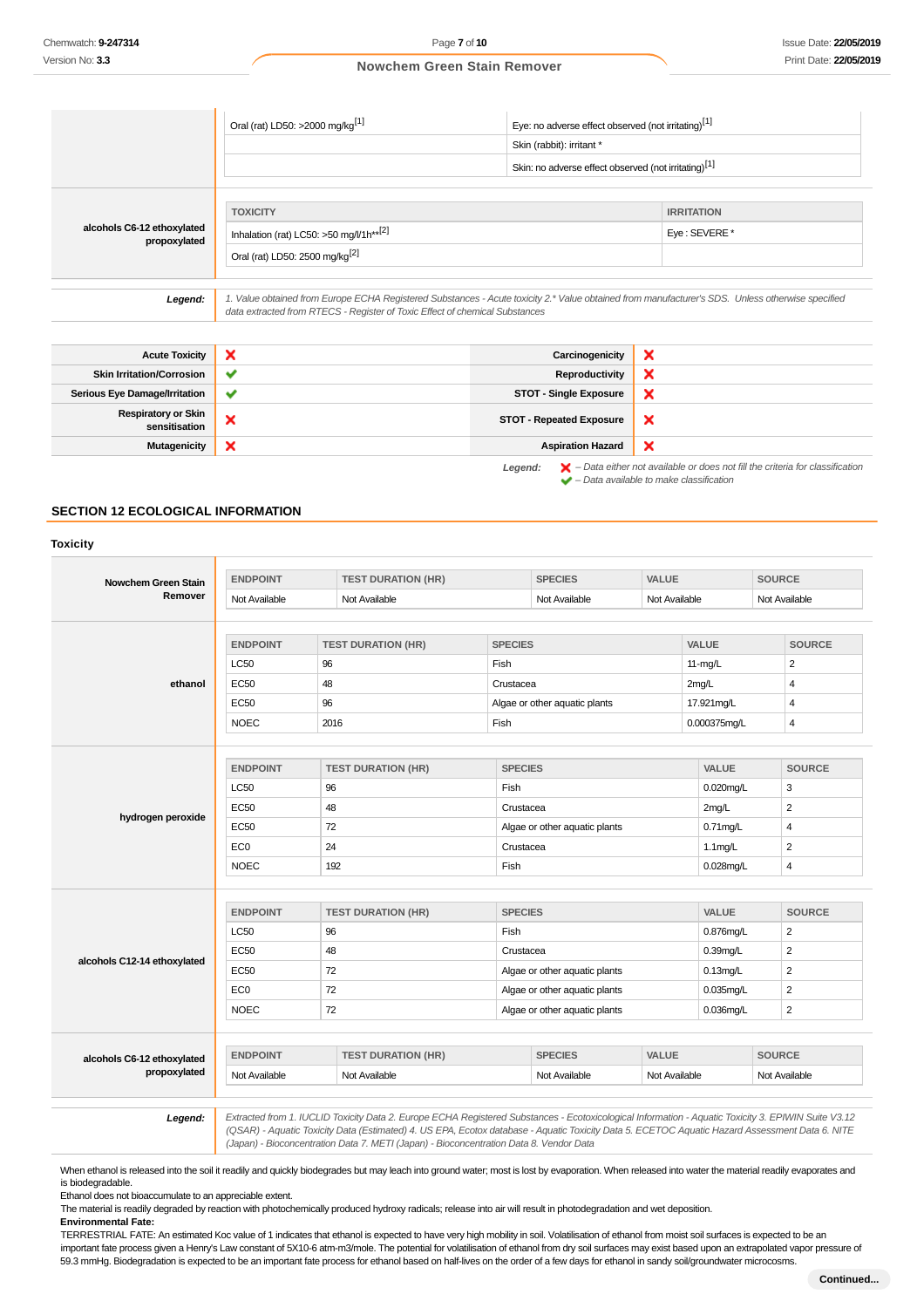AQUATIC FATE: An estimated Koc value of 1 indicates that ethanol is not expected to adsorb to suspended solids and sediment. Volatilisation from water surfaces is expected based upon a Henry's Law constant of 5X10-6 atm-m3/mole. Using this Henry's Law constant and an estimation method, volatilisation half-lives for a model river and model lake are 3 and 39 days, respectively.An estimated BCF= 3, from a log Kow of -0.31 suggests bioconcentration in aquatic organisms is low. Hydrolysis and photolysis in sunlit surface waters is not expected to be an important environmental fate process for ethanol since this compound lacks functional groups that hydrolyse or absorb light under environmentally relevant conditions. Ethanol was degraded with half-lives on the order of a few days in aquatic studies conducted using microcosms constructed with a low organic sandy soil and groundwater, indicating it is unlikely to be persistent in aquatic environments(8).

ATMOSPHERIC FATE: Ethanol, which has an extrapolated vapor pressure of 59.3 mm Hg at 25 deg C, is expected to exist solely as a vapor in the ambient atmosphere. Vapour-phase ethanol is degraded in the atmosphere by reaction with photochemically-produced hydroxyl radicals; the half-life for this reaction in air is estimated to be 5 days, calculated from its rate constant of 3.3X10-12 m3/molecule-sec at 25 deg C.

**Ecotoxicity:** log Kow: -0.31- -0.32 Half-life (hr) air: 144 Half-life (hr) H2O surface water: 144 Henry's atm m3 /mol: 6.29E-06 BOD 5 if unstated: 0.93-1.67,63% COD: 1.99-2.11,97%  $ThOD: 2.1$ For hydrogen peroxide:

#### log Kow: -1.36

### **Environmental fate:**

Hydrogen peroxide is a naturally occurring substance (typical background concentrations < 1 - 30 g/l). Almost all cells with the exception of anaerobic bacteria produce it in their metabolism. Hydrogen peroxide is a reactive substance in the presence of other substances, elements, radiation, materials and can be degraded by micro-organisms or higher organisms.

Air: Hydrogen peroxide may be removed from the atmosphere by photolysis giving rise to hydroxyl radicals, by reaction with hydroxyl radicals, or by heterogenous loss processes such as rain-out. Significantly higher hydrogen peroxide concentrations are found in polluted atmospheres as compared with clean air. These concentrations are believed to arise from photochemically-initiated oxidation of reactive hydrocarbons. Under severe smog conditions, daytime levels of hydrogen peroxide as high as 0.18 ppm have been reported, but atmospheric night-time levels of 2-5 ppb did not correlate to smog intensity.

Soil: No information was found in the secondary sources searched regarding the transformation or persistence of hydrogen peroxide in soil, however, solutions of hydrogen peroxide gradually deteriorate.

Water: Hydrogen peroxide is a naturally occurring substance. Surface water concentrations of hydrogen peroxide have been found to vary between 51-231 mg/L, increasing both with exposure to sunlight and the presence of dissolved organic matter.

Hydrogen peroxide degrades by various mechanisms, including chemical reduction and enzymatic (catalase and peroxidase) decomposition by algae, zooplankton, and bacteria. Microorganisms, especially bacteria, account for the majority of degradation, significantly more than all other chemical and biological mechanisms. The rate at which hydrogen peroxide decomposes in natural water can vary from a few minutes to more than a week, depending on numerous chemical, biological, and physical factors.

Hydrogen peroxide is rapidly degraded in a biological waste water treatment plant. Hydrogen peroxide adsorbs poorly to sediment particles and is rapidly degraded, thus accumulation in the sediment is also not expected

Hydrogen peroxide (log Kow < -1) is an inorganic substance and therefore shows little potential to bioaccumulate.

## **Ecotoxicity:**

Fish LC50 (96 h): catfish 37.4 mg/l

Fish LC50 (24 h): mackerel 89 mg/l; chameleon gobi 155 mg/l

Zebra mussel LC50 (28 h) 30 mg/l; (228 h): 12 mg/l

Ecotoxicity data show that microorganisms (i.e., bacteria, algae) and zooplankton present in aquatic ecosystems are generally less tolerant of hydrogen peroxide exposure than are fish or other vertebrates. Effects of short-term exposures on sensitive bacteria and invertebrates (e.g., Daphnia pulex**)** have been observed at concentrations in the low mg/L (ppm) range, while effects on sensitive algae have been reported at levels less than 1.0 mg/L. Algae are the most sensitive species for hydrogen peroxide. The algal EC50 of hydrogen peroxide was 1.6-5 mg/l, while the NOEC was 0.1 mg/l. In a 21-d continuous exposure study on Daphnia magna, the chronic no observable effect concentration (NOEC) for reproduction was 0.63 mg/L and the NOEC for mortality was 1.25 mg/L.

In chronic toxicity studies with invertebrates (zebra mussels) and hydrogen peroxide shows an NOEC of 2 mg/l. The PNEC of hydrogen peroxide is equal to 10 ug/l. Risk mitigation is needed to ensure that use of hydrogen peroxide will not adversely impact aquatic life. An acute water quality criterion or 'benchmark' has been determined. For hydrogen peroxide, the acute benchmark is 0.7 mg/L. This value was calculated using the extensive toxicity database for hydrogen peroxide and procedures in U.S. Environmental Protection Agency quidance for deriving numerical national water quality criteria. The use of hydrogen peroxide in intensive aquaculture in finfish (at up to 100 mg/L for 60 minutes) and finfish eggs (at up to 1,000  $mg/L$  for 15 minutes) is not expected to have a significant impact on the environment.

#### **Persistence and degradability**

| Ingredient        | Persistence: Water/Soil       | Persistence: Air              |
|-------------------|-------------------------------|-------------------------------|
| ethanol           | LOW (Half-life $= 2.17$ days) | LOW (Half-life $= 5.08$ days) |
| hydrogen peroxide | LOW                           | <b>LOW</b>                    |

#### **Bioaccumulative potential**

| Ingredient        | <b>Bioaccumulation</b>   |
|-------------------|--------------------------|
| ethanol           | LOW (LogKOW = $-0.31$ )  |
| hydrogen peroxide | LOW (LogKOW = $-1.571$ ) |

#### **Mobility in soil**

| Ingredient        | <b>Mobility</b>      |
|-------------------|----------------------|
| ethanol           | $HIGH (KOC = 1)$     |
| hydrogen peroxide | LOW ( $KOC = 14.3$ ) |

#### **SECTION 13 DISPOSAL CONSIDERATIONS**

| Waste treatment methods      |                                                                                                                                                                                                                                                                                                                                                                                                                                                                                                                                                                                                                                                                                                                                         |
|------------------------------|-----------------------------------------------------------------------------------------------------------------------------------------------------------------------------------------------------------------------------------------------------------------------------------------------------------------------------------------------------------------------------------------------------------------------------------------------------------------------------------------------------------------------------------------------------------------------------------------------------------------------------------------------------------------------------------------------------------------------------------------|
| Product / Packaging disposal | Legislation addressing waste disposal requirements may differ by country, state and/ or territory. Each user must refer to laws operating in their area. In<br>some areas, certain wastes must be tracked.<br>A Hierarchy of Controls seems to be common - the user should investigate:<br>Reduction<br>$\triangleright$ Reuse<br>$\triangleright$ Recycling<br>• Disposal (if all else fails)<br>This material may be recycled if unused, or if it has not been contaminated so as to make it unsuitable for its intended use. If it has been contaminated, it may<br>be possible to reclaim the product by filtration, distillation or some other means. Shelf life considerations should also be applied in making decisions of this |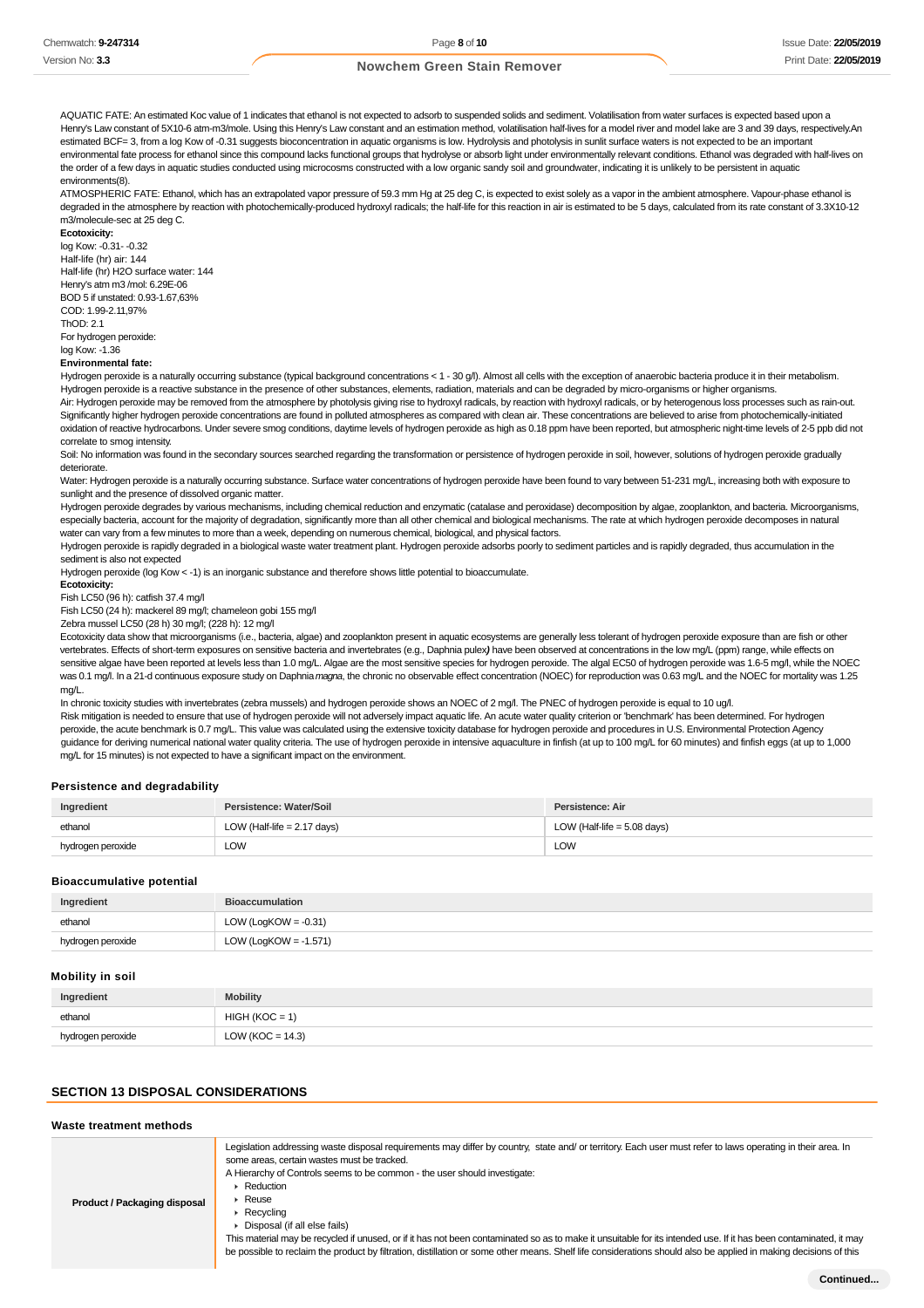| type. Note that properties of a material may change in use, and recycling or reuse may not always be appropriate.                                                                                             |
|---------------------------------------------------------------------------------------------------------------------------------------------------------------------------------------------------------------|
| DO NOT allow wash water from cleaning or process equipment to enter drains.                                                                                                                                   |
| It may be necessary to collect all wash water for treatment before disposal.                                                                                                                                  |
| In all cases disposal to sewer may be subject to local laws and regulations and these should be considered first.                                                                                             |
| • Where in doubt contact the responsible authority.                                                                                                                                                           |
| $\blacktriangleright$ Recycle wherever possible.                                                                                                                                                              |
| • Consult manufacturer for recycling options or consult local or regional waste management authority for disposal if no suitable treatment or disposal                                                        |
| facility can be identified.                                                                                                                                                                                   |
| Dispose of by: burial in a land-fill specifically licensed to accept chemical and / or pharmaceutical wastes or incineration in a licensed apparatus (after<br>admixture with suitable combustible material). |
| • Decontaminate empty containers. Observe all label safeguards until containers are cleaned and destroyed.                                                                                                    |

# **SECTION 14 TRANSPORT INFORMATION**

| <b>Labels Required</b> |                |  |
|------------------------|----------------|--|
|                        | <b>NO</b>      |  |
| Marine Pollutant       | Not Applicable |  |
| <b>HAZCHEM</b>         | Not Applicable |  |

### **Land transport (ADG): NOT REGULATED FOR TRANSPORT OF DANGEROUS GOODS**

**Air transport (ICAO-IATA / DGR): NOT REGULATED FOR TRANSPORT OF DANGEROUS GOODS**

### **Sea transport (IMDG-Code / GGVSee): NOT REGULATED FOR TRANSPORT OF DANGEROUS GOODS**

**Transport in bulk according to Annex II of MARPOL and the IBC code**

Not Applicable

# **SECTION 15 REGULATORY INFORMATION**

### **Safety, health and environmental regulations / legislation specific for the substance or mixture**

### **ETHANOL(64-17-5) IS FOUND ON THE FOLLOWING REGULATORY LISTS**

| Australia Dangerous Goods Code (ADG Code) - Dangerous Goods List                                                                                                                    | IMO IBC Code Chapter 17: Summary of minimum requirements                                                                                                                                      |
|-------------------------------------------------------------------------------------------------------------------------------------------------------------------------------------|-----------------------------------------------------------------------------------------------------------------------------------------------------------------------------------------------|
| Australia Dangerous Goods Code (ADG Code) - List of Emergency Action Codes                                                                                                          | IMO IBC Code Chapter 18: List of products to which the Code does not apply                                                                                                                    |
| Australia Exposure Standards                                                                                                                                                        | IMO MARPOL 73/78 (Annex II) - List of Other Liquid Substances                                                                                                                                 |
| Australia Hazardous Chemical Information System (HCIS) - Hazardous Chemicals<br>Australia Inventory of Chemical Substances (AICS)                                                   | IMO Provisional Categorization of Liquid Substances - List 2: Pollutant only mixtures<br>containing at least 99% by weight of components already assessed by IMO                              |
| Australia Standard for the Uniform Scheduling of Medicines and Poisons (SUSMP) - Appendix<br>$B$ (Part 3)                                                                           | IMO Provisional Categorization of Liquid Substances - List 3: (Trade-named) mixtures<br>containing at least 99% by weight of components already assessed by IMO, presenting safety<br>hazards |
| Australia Standard for the Uniform Scheduling of Medicines and Poisons (SUSMP) - Index                                                                                              | International Air Transport Association (IATA) Dangerous Goods Regulations                                                                                                                    |
| GESAMP/EHS Composite List - GESAMP Hazard Profiles                                                                                                                                  | International Maritime Dangerous Goods Requirements (IMDG Code)                                                                                                                               |
|                                                                                                                                                                                     |                                                                                                                                                                                               |
|                                                                                                                                                                                     | United Nations Recommendations on the Transport of Dangerous Goods Model Regulations<br>(English)                                                                                             |
| HYDROGEN PEROXIDE(7722-84-1) IS FOUND ON THE FOLLOWING REGULATORY LISTS                                                                                                             |                                                                                                                                                                                               |
| Australia Dangerous Goods Code (ADG Code) - Dangerous Goods List                                                                                                                    | Australia Standard for the Uniform Scheduling of Medicines and Poisons (SUSMP) - Schedule                                                                                                     |
| Australia Dangerous Goods Code (ADG Code) - Goods Too Dangerous To Be Transported                                                                                                   | 5                                                                                                                                                                                             |
| Australia Dangerous Goods Code (ADG Code) - List of Emergency Action Codes                                                                                                          | Australia Standard for the Uniform Scheduling of Medicines and Poisons (SUSMP) - Schedule                                                                                                     |
| Australia Exposure Standards                                                                                                                                                        |                                                                                                                                                                                               |
| Australia Hazardous Chemical Information System (HCIS) - Hazardous Chemicals                                                                                                        | GESAMP/EHS Composite List - GESAMP Hazard Profiles                                                                                                                                            |
| Australia Inventory of Chemical Substances (AICS)                                                                                                                                   | IMO IBC Code Chapter 17: Summary of minimum requirements                                                                                                                                      |
| Australia Standard for the Uniform Scheduling of Medicines and Poisons (SUSMP) - Appendix                                                                                           | IMO MARPOL (Annex II) - List of Noxious Liquid Substances Carried in Bulk                                                                                                                     |
| $E$ (Part 2)                                                                                                                                                                        | International Agency for Research on Cancer (IARC) - Agents Classified by the IARC                                                                                                            |
| Australia Standard for the Uniform Scheduling of Medicines and Poisons (SUSMP) - Appendix                                                                                           | Monographs                                                                                                                                                                                    |
| $F$ (Part 3)                                                                                                                                                                        | International Air Transport Association (IATA) Dangerous Goods Regulations                                                                                                                    |
| Australia Standard for the Uniform Scheduling of Medicines and Poisons (SUSMP) - Index<br>Australia Standard for the Uniform Scheduling of Medicines and Poisons (SUSMP) - Schedule | International Air Transport Association (IATA) Dangerous Goods Regulations - Prohibited List<br>Passenger and Cargo Aircraft                                                                  |
| 10 / Appendix C                                                                                                                                                                     | International Maritime Dangerous Goods Requirements (IMDG Code)                                                                                                                               |
|                                                                                                                                                                                     | United Nations Recommendations on the Transport of Dangerous Goods Model Regulations<br>(English)                                                                                             |

### **ALCOHOLS C12-14 ETHOXYLATED(68439-50-9) IS FOUND ON THE FOLLOWING REGULATORY LISTS**

**National Inventory Status**

| Australia Dangerous Goods Code (ADG Code) - Dangerous Goods List             | International Air Transport Association (IATA) Dangerous Goods Regulations           |
|------------------------------------------------------------------------------|--------------------------------------------------------------------------------------|
| Australia Dangerous Goods Code (ADG Code) - List of Emergency Action Codes   | International Maritime Dangerous Goods Requirements (IMDG Code)                      |
| Australia Hazardous Chemical Information System (HCIS) - Hazardous Chemicals | United Nations Recommendations on the Transport of Dangerous Goods Model Regulations |
| Australia Inventory of Chemical Substances (AICS)                            | (English)                                                                            |
|                                                                              |                                                                                      |

## **ALCOHOLS C6-12 ETHOXYLATED PROPOXYLATED(68937-66-6) IS FOUND ON THE FOLLOWING REGULATORY LISTS**

| Australia Dangerous Goods Code (ADG Code) - Dangerous Goods List           | International Air Transport Association (IATA) Dangerous Goods Regulations           |
|----------------------------------------------------------------------------|--------------------------------------------------------------------------------------|
| Australia Dangerous Goods Code (ADG Code) - List of Emergency Action Codes | International Maritime Dangerous Goods Requirements (IMDG Code)                      |
| Australia Inventory of Chemical Substances (AICS)                          | United Nations Recommendations on the Transport of Dangerous Goods Model Regulations |
|                                                                            | (English)                                                                            |

### **National Inventory Status**

|  | <b>National Inventory</b> |
|--|---------------------------|
|--|---------------------------|